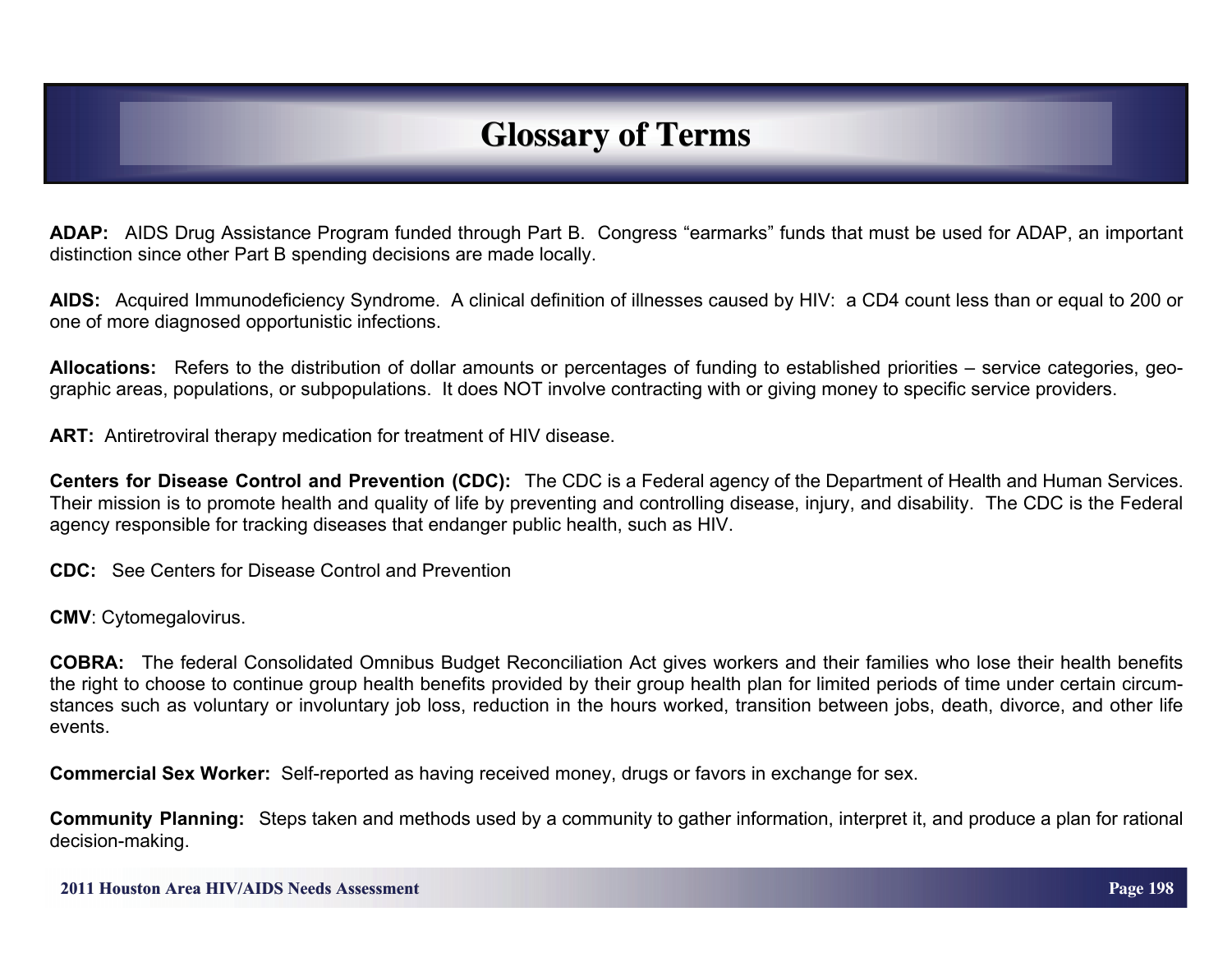**Comorbid Condition:** Non-HIV related health problem. A disease/condition, such as mental illness, substance abuse or hepatitis, coexisting with HIV.

**DSHS:** Texas Department of State Health Services, formerly the Texas Department of Health (TDH).

**EIS:** Early Intervention Services.

**EFA:** Emergency Financial Assistance.

**Eligible Metropolitan Area (EMA):** A designation used by the Ryan White CARE Act to identify an area eligible for funds under Part A. It is aid to metropolitan areas hardest hit by HIV. The Houston EMA consists of the following six counties: Chambers, Fort Bend, Harris, Liberty, Montgomery, and Waller.

**EMA:** See Eligible Metropolitan Area

**Epidemic:** A disease that has spread rapidly among a large number of people within a short period of time.

**Epidemiological Profile:** A description of the status, distribution, and impact of an infectious disease or other health-related condition in a specific geographic area.

**Epidemiology:** The study of the distribution and determinants of health-related states or events in specified populations and the application of this study to the control of health problems.

**Ethnicity:** A group of people who share the same place of origin, language or cultural ties.

**GED:** General Educational Development: high school equivalency diploma.

**HCV:** Hepatitis-C virus.

**Health Resources and Services Administration (HRSA):** HRSA directs national health programs that improve the nation's health by assuring equitable access to comprehensive, quality healthcare for all. HRSA works to improve and extend life for people living with HIV, provide primary health care to medically underserved people, serve women and children through state programs, and train a healthy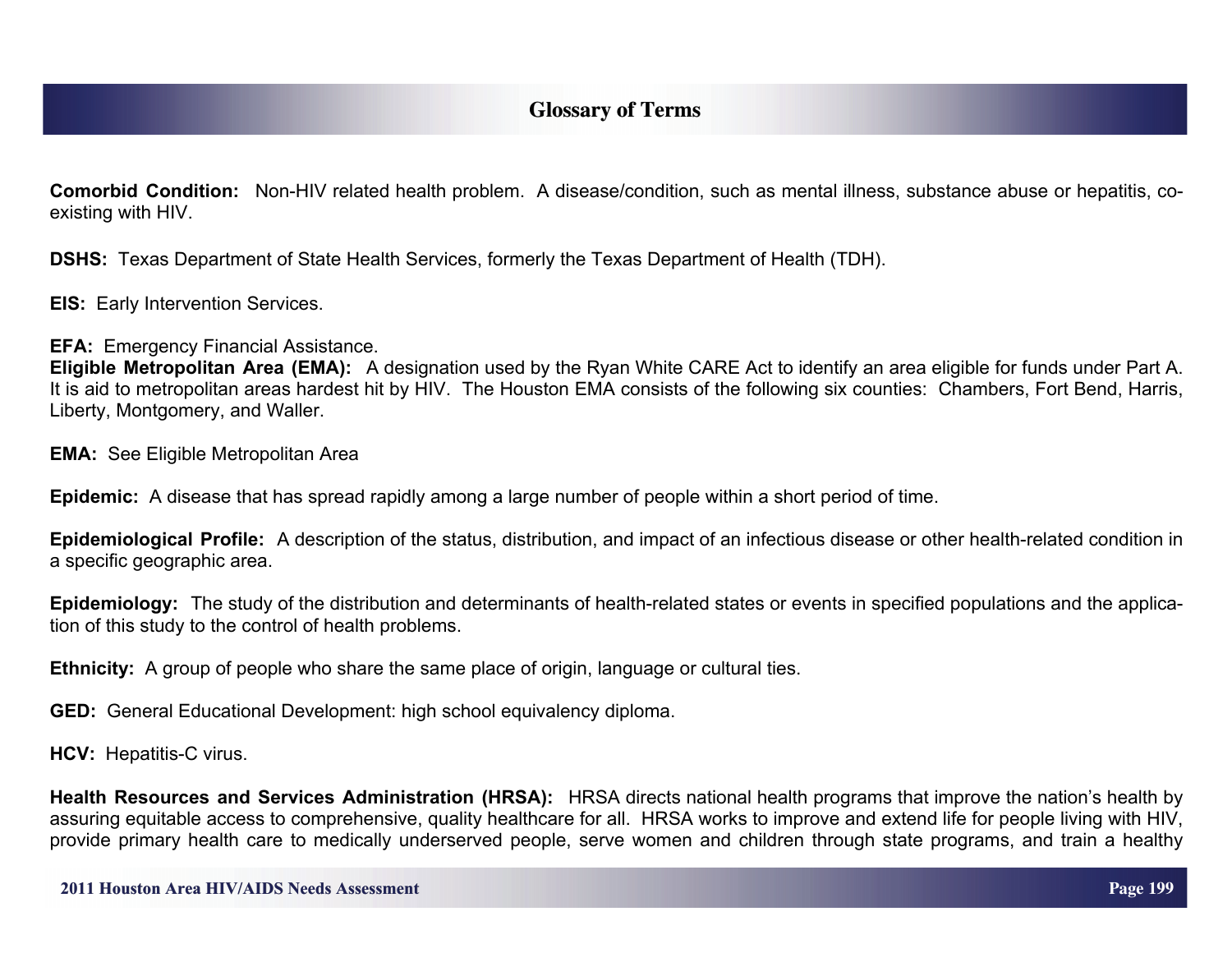workforce that is diverse and motivated to work in underserved communities. HRSA is responsible for administering the Ryan White CARE Act.

**HIPAA:** Health Insurance Portability and Accountability Act of 1996.

**HIV:** Human Immunodeficiency Virus, the virus that damages the immune system and causes AIDS.

**HIV Services Delivery Area:** A designation used by the Ryan White CARE Act to identify an area eligible for funds under Part B (formula funding to states and territories). There are six HSDAs in the East Texas Planning Area: Beaumont-Port Arthur (covering 3 counties), Galveston (covering 3 counties), Houston (covering 10 counties), Lufkin (covering 12 counties), Texarkana (covering 9 counties), and Tyler (covering 14 counties).

**Homeless:** Not having a stable residence in one's name. The term homeless applies equally to a person who has a temporary hotel room paid by a city program for indigents, a person sleeping in a shelter or in a car, and a person who is staying with a relative because she or he cannot afford to pay rent. It also refers to someone in temporary or transitional housing for substance abuse or other types of treatment.

**HOPWA:** Housing Opportunities for Persons with AIDS.

**HRSA:** See Health Resources and Services Administration.

**HSDA:** See HIV Service Delivery Area.

**IDU:** Injection drug use(r), the term used to refer to the people who or the act of injecting drugs using a needle or syringe.

**In-Care:** Self-reported as having had a CD4 test, viral load test or antiretroviral medication during the last 12 months.

**Indigenous:** A person currently living or working in the EMA and similar to the population studied.

**Latino:** Self-reported as Latino or Hispanic.

**Mental Health Condition:** Self-reported as having been treated for a mental disorder (such as depression, dementia or anxiety) in the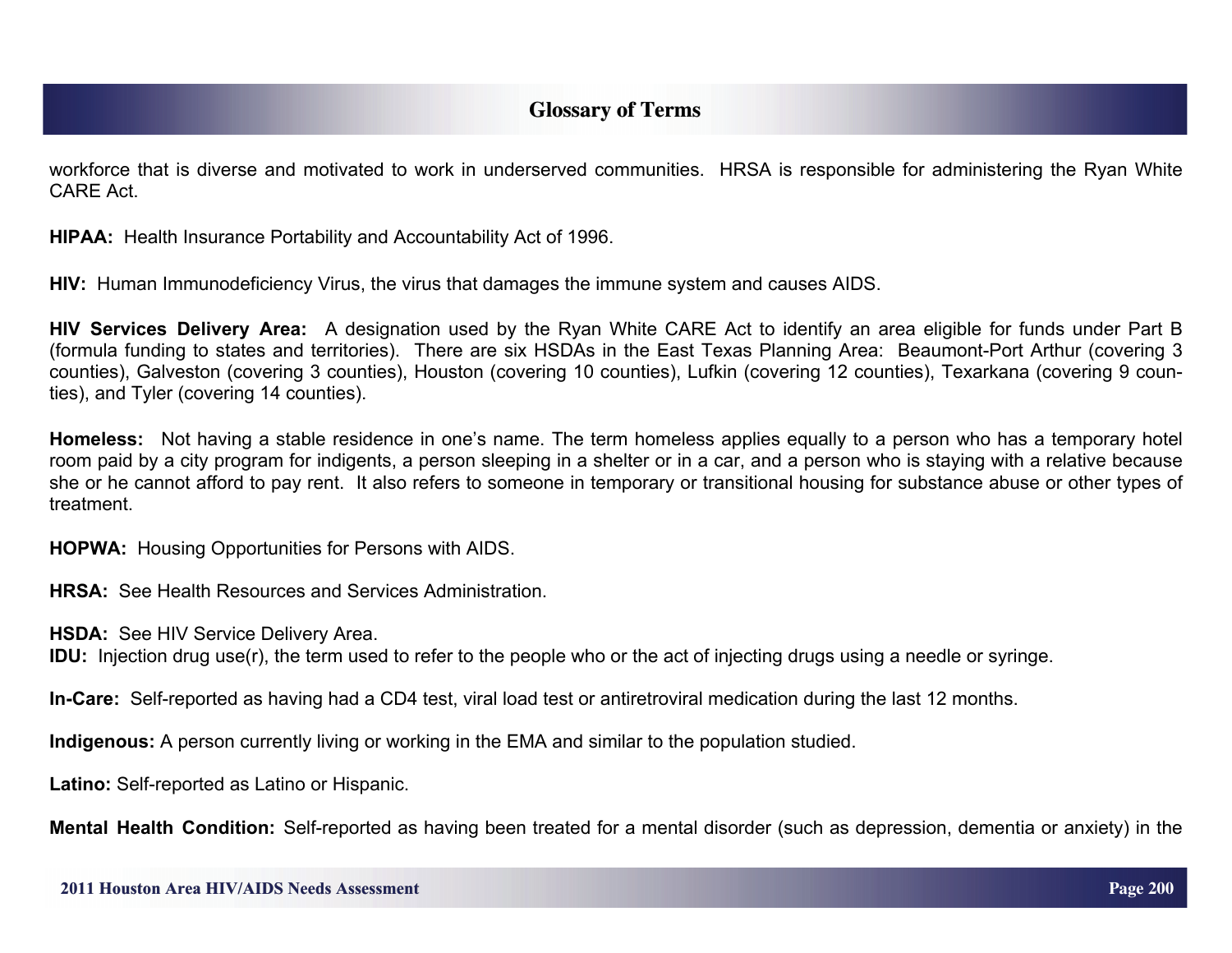past 12 months or unable to get needed services due to being "mentally impaired".

**MCSM:** Men of color who have sex with men exposure category.

**MSM:** Men who have sex with men exposure category.

**NA:** Narcotics Anonymous.

**Needs Assessment:** A process of collecting information about the needs of people and families at risk for or living with HIV (both receiving care and not in care), identifying current resources available to meet those needs and determining what gaps in care exist.

**OB/GYN:** Obstetrical/Gynecological services for women.

**Out-of-Care:** Self-reported as not having had a CD4 test, viral load test or antiretroviral medication during the last 12 months.

**Part A:** Under the Ryan White CARE Act, funding is given to eligible metropolitan areas hardest hit by the HIV epidemic. In the Houston EMA, Part A funding is given to the Harris County Judge, administered by the Harris County Health Department (HIV Services). The planning body for these funds is the Houston Area HIV Services Ryan White Planning Council.

**Part B:** Under the Ryan White CARE Act, funding is given by formula to States and territories to improve the quality, availability, and organization of health care and support services for people and families living with HIV/AIDS. There is an emphasis on rural populations. In Texas, funding is given to the Department of State Health Services.

**Part C:** Under the Ryan White CARE Act, funding is given to community-based organizations for outpatient early intervention services.

**Part D:** Under the Ryan White CARE Act, funding is given to public and non-profit entities to coordinate services to, and improve access to research for, children, youth, women, and families.

**PLWHA:** Person(s) Living with HIV or AIDS.

**Prevalence:** The rate or percentage of people living with an illness.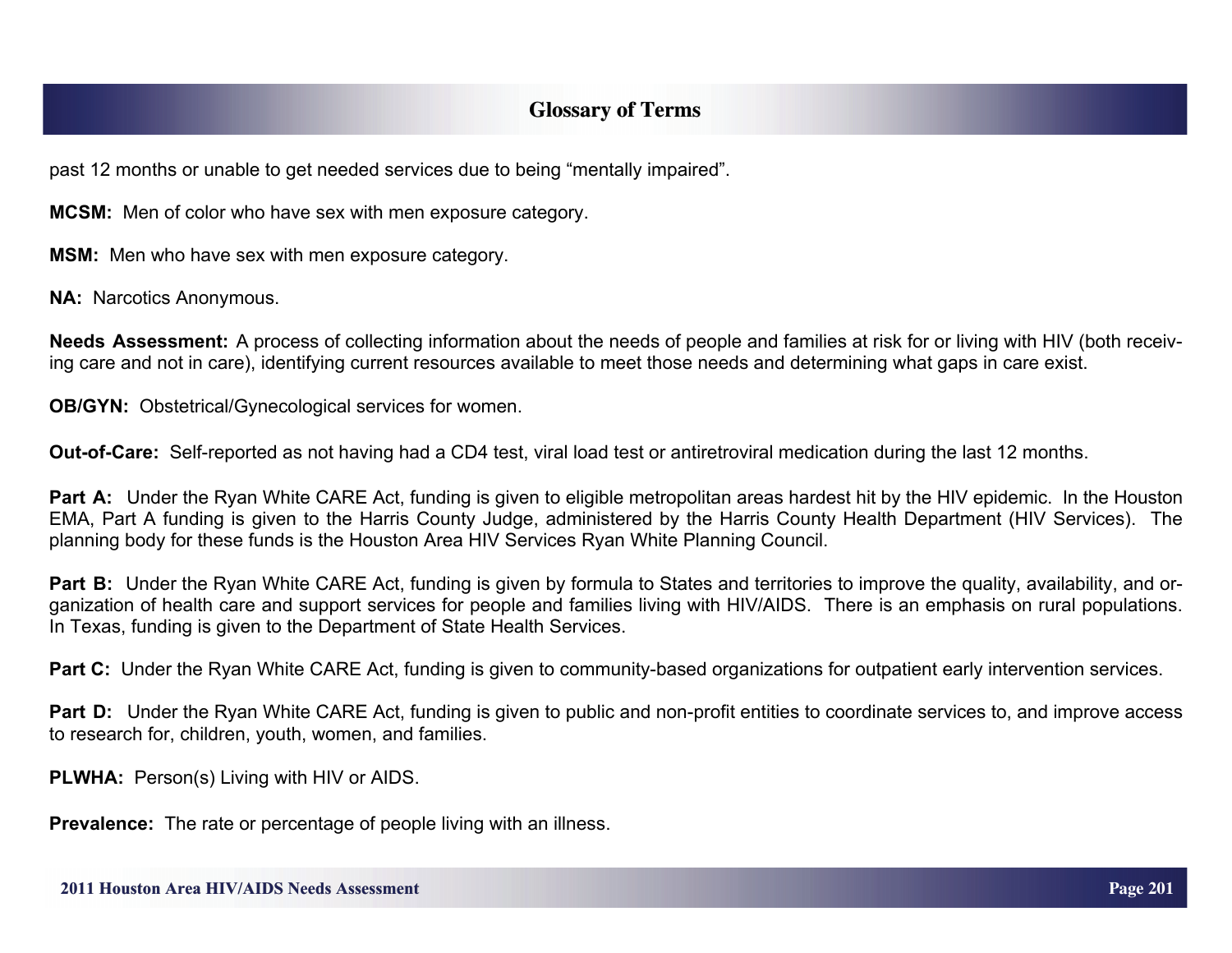**Primary Medical Care:** Medical evaluation and clinical care that is consistent with U.S. Public Health Service guidelines for the treatment of HIV/AIDS.

**Priorities:** Refers to the formation of numerical priorities among various categories of services, such as primary care, case management, transportation, and among geographic areas, populations, or subpopulations if needed. The number one priority should reflect the service category or community considered the most critical for the use of funds.

**Recently Released:** Self-reported as having been released from jail/prison after being incarcerated during the past year.

**Ryan White CARE Act:** On August 18, 1990, Congress enacted the Ryan White Comprehensive AIDS Resources Emergency (CARE) Act. Reauthorized in 1996 and 2000, the CARE Act is designed to improve the quality and availability of care for individuals and families affected by HIV/AIDS. The CARE Act includes the following major programs: Part A, Part B, Part C, Part AV, and Part F. The CARE Act is now the largest sole source of HIV funding in the Nation.

**SAMHSA:** Substance Abuse and Mental Health Services Administration.

**SCSN:** Statewide Coordinated Statement of Need.

**Section 8: Federal housing assistance program.** 

Service Gap: All service needs not currently being met for all PLWHA, except for the need for primary health care, for individuals who know their status but are not in care. Service gaps include additional need for primary health care for those already receiving primary medical care ("in care"). They also include the need for supportive services for individuals not receiving primary medical care ("not in care").

**Sexually Transmitted Infection (STI):** Also known as Sexually Transmitted Disease (STD). An infection that is spread through intimate sexual contact. HIV, herpes, syphilis, and gonorrhea are commonly known STIs.

**State Services:** Formula funding from the State to support the care of people with HIV/AIDS. State-appropriated funds are used as partial matching for Ryan White Part B grants and are used for the same purposes.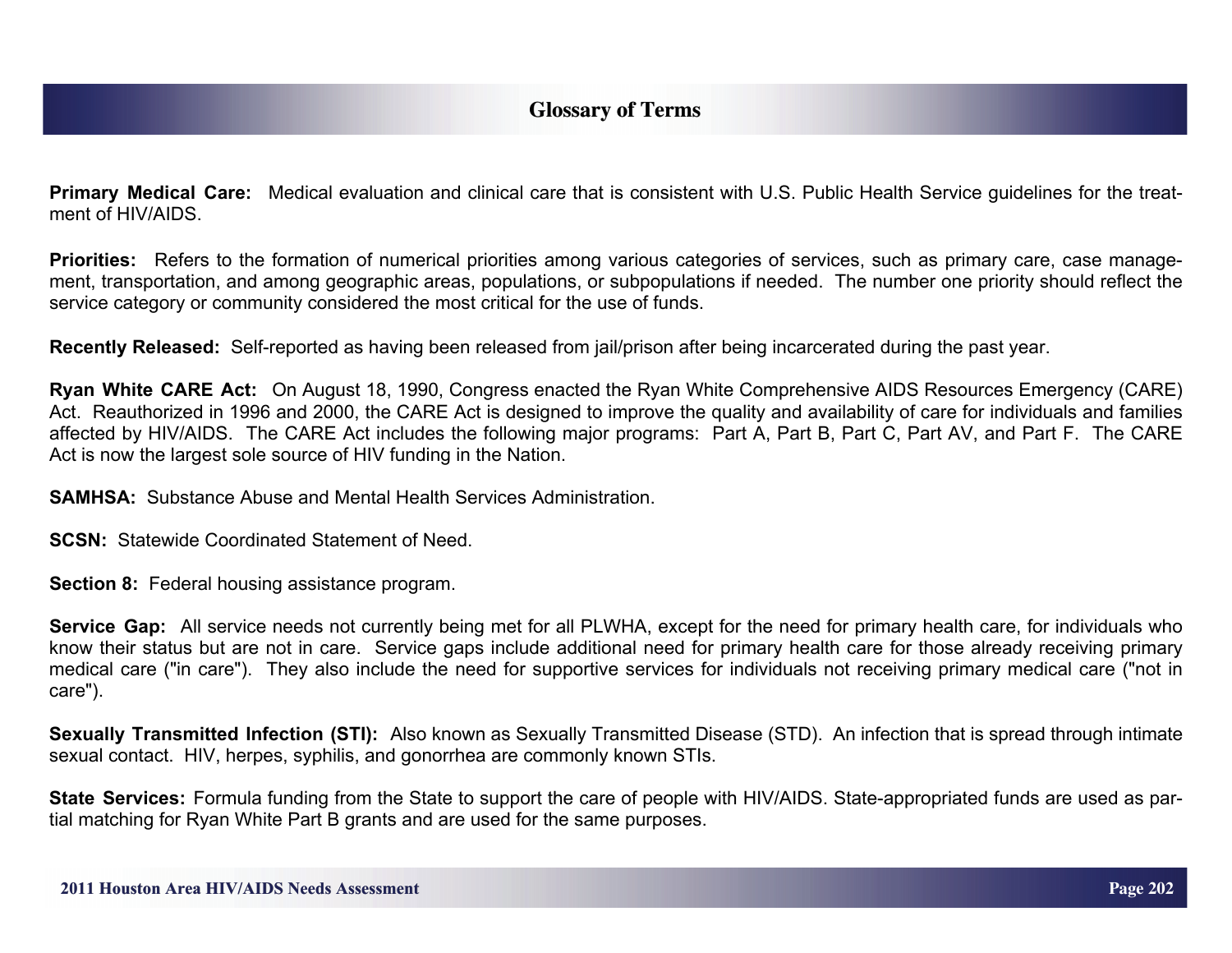**STD:** Sexually Transmitted Disease; see Sexually Transmitted Infection.

**STI:** See Sexually Transmitted Infection. Substance Abuser: Self-reported as ever having a drug or alcohol problem.

**Support Services:** Those services that enable PLWHA to access and/or remain in primary medical care.

**TB:** Tuberculosis.

**TDH:** Texas Department of Health. See DSHS.

**Unmet need:** HRSA/HAB defines unmet need as the need for HIV-related health services by individuals with HIV who know their HIV status and are not receiving regular primary health care. Note: This definition differs from HRSA's definition of only primary medical care, defined as CD4 count, viral load test/HAART for those who know their HIV status. **VA:** Department of Veterans Affairs.

**WICY:** Women, Infants, Children and Youth.